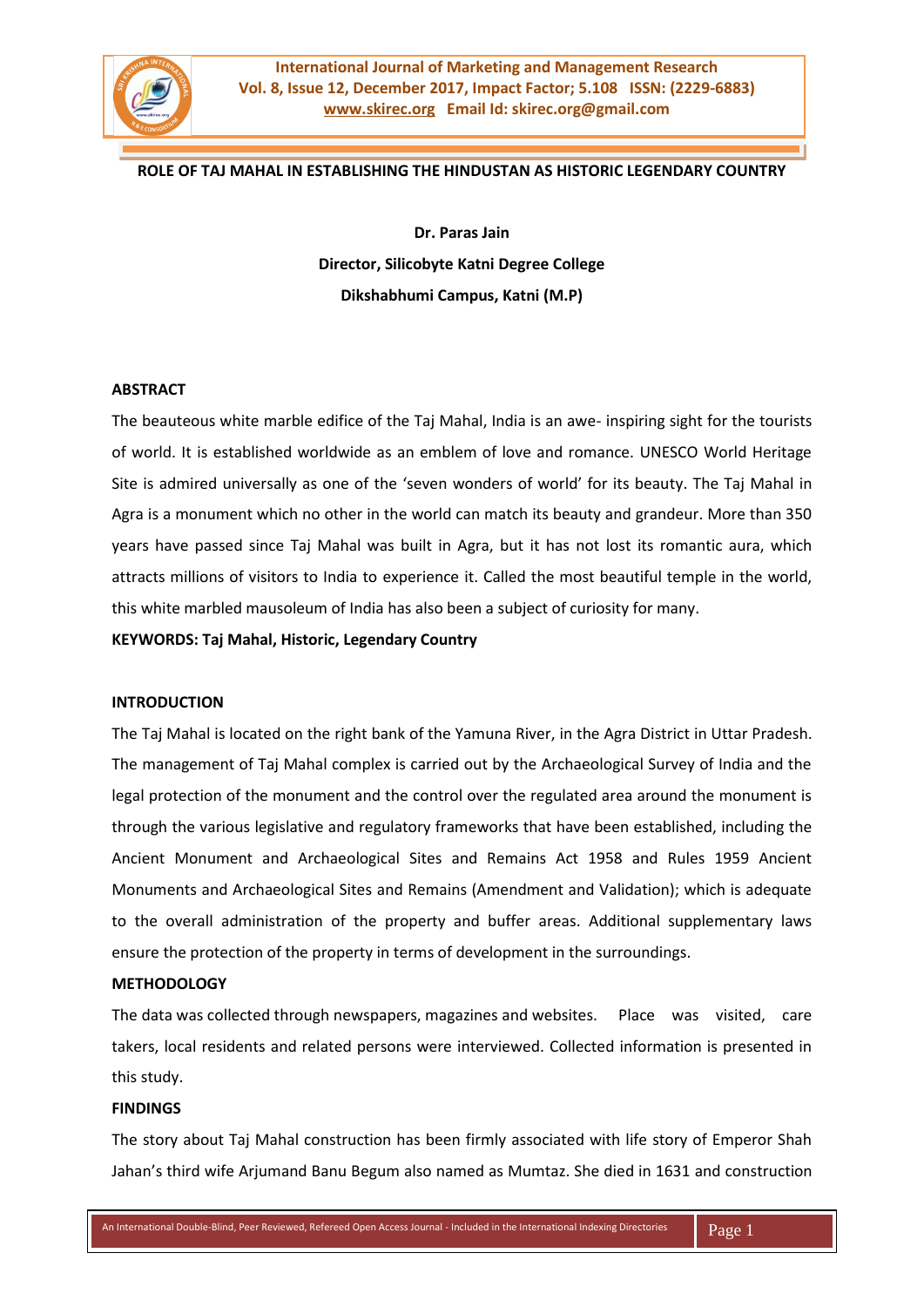

of mausoleum began in 1632. Construction of main building continued for 18 years and the entire complex, immediate adjuncts such as Mosque, wall, and Gateway, took another four years for completion. In development of Taj Mahal complex nearly one thousand elephants handled the transport of heavy building materials. The two-decade construction project may have involved over 20,000 artisans. Credit of designing the building complex is given to Turkish Architect Ustad Ahmad Lahauri. Much of the intricate calligraphy work was done by Abd-al Haqq known as Amanat Khan Shirazi. French explorer Jean-Baptiste Tavernier visited India and Taj Mahal in 1665.

The Taj contains a vast Mughal garden that encompasses nearly 17 hectares with an oblong reflective pool. The white marble exterior is inlaid with semi-precious stones, floral designs, and arabesques. The dome, 80 feet high and 50 feet in diameter inside, forms a bulb outside, tapering to a spike topped by a crescent. There is a mosque, the guest house and the main gateway on the south, the outer courtyard and its cloisters were added. The building has meticulous symmetry across its long and wide diameters. The octagonal tomb chamber is lit by light passing through intricately carved screens. However, the grave site is not perfectly symmetrical. Mumtaz Mahal's casket is in the exact center of the Palace crypt. Emperor Shah Jahan's grave, introduced to the mausoleum following his death in 1666, and has a west-of-center resting place.

Raved as one fine example of Mughal architecture with a style that brought Persian, Islamic, and Indian architectural elements together into one place and merged them to form the ever wonderful Taj Mahal, it is believed that the monument is one of a kind. The Taj Mahal is considered to be the greatest architectural achievement in the whole range of Indo-Islamic architecture. Its recognized architectonic beauty has a rhythmic combination of solids and voids, concave and convex and light shadow; such as arches and domes further increases the aesthetic aspect. The color combination of lush green space, reddish pathway and blue sky over it show cases the monument in ever changing tints and moods. The relief work in marble and inlay with precious and semi-precious stones make it a monument apart.

The uniqueness of Taj Mahal lies in some truly remarkable innovations carried out by the horticulture planners and architects of Shah Jahan. One such genius planning is the placing of tomb at one end of the quadripartite garden rather than in the exact Centre, which added rich depth and perspective to the distant view of the monument. The tomb is further raised on a square platform with the four sides of the octagonal base of the minarets extended beyond the square at the corners. The top of the platform is reached through a lateral flight of steps provided in the Centre of the southern side. The ground plan of the Taj Mahal is in perfect balance of composition, the octagonal tomb chamber in the Centre, encompassed by the portal halls and the four corner rooms.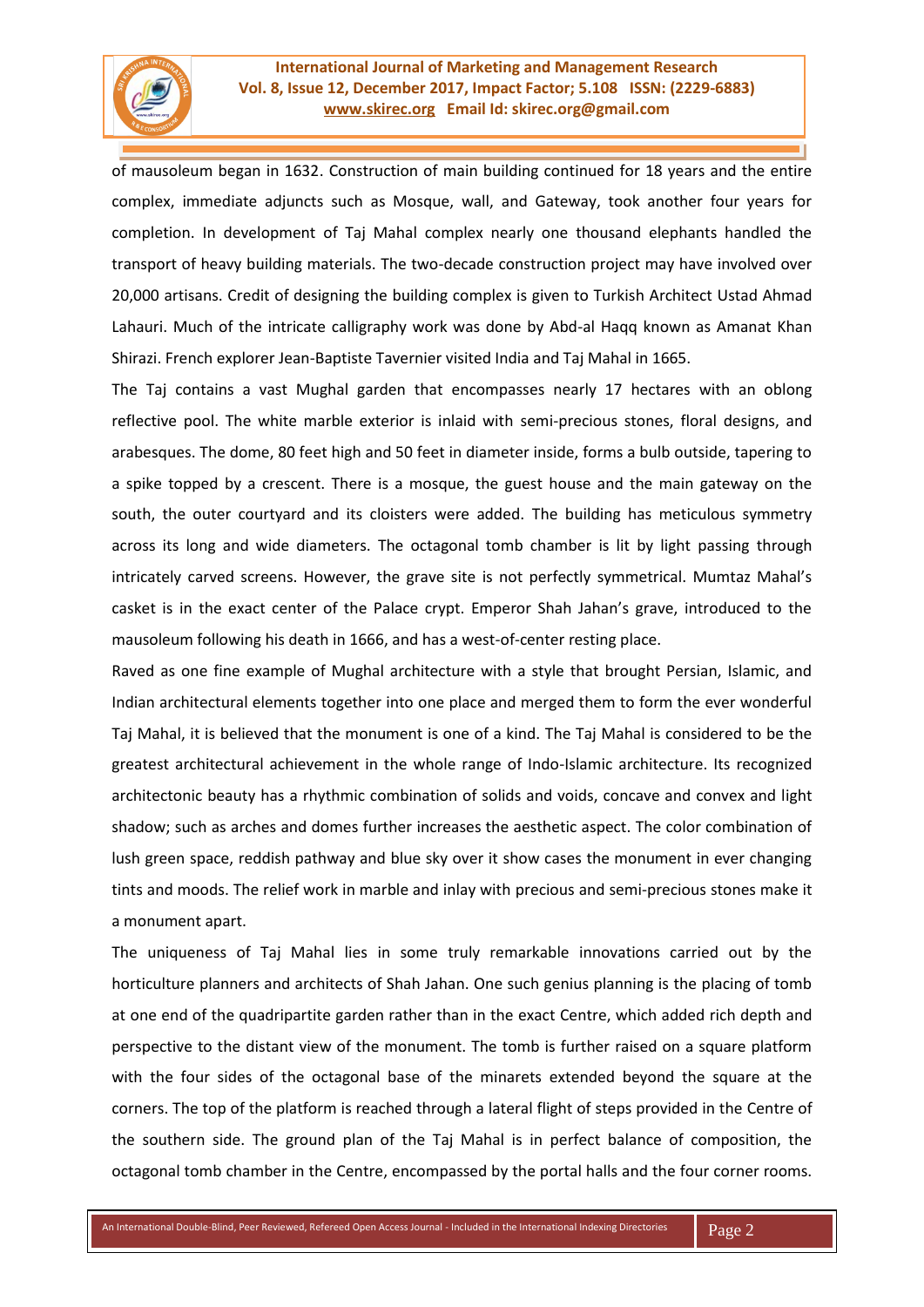The plan is repeated on the upper floor. The exterior of the tomb is square in plan, with chamfered corners. The large double storied domed chamber, which houses the cenotaphs of Mumtaz Mahal and Shah Jahan, is a perfect octagon in plan. The hues and the shades of the stones used to make the leaves and the flowers appear almost real. The cenotaph of Mumtaz Mahal is in perfect Centre of the tomb chamber, placed on a rectangular platform decorated with inlaid flower plant motifs. The four free-standing minarets at the corners of the platform added a hitherto unknown dimension to the Mughal architecture. The four minarets provide not only a kind of spatial reference to the monument but also give a three dimensional effect to the edifice.

The most impressive in the Taj Mahal complex is the main gate which stands majestically in the Centre of the southern wall of the forecourt. The gate is flanked on the north front by double arcade galleries. The garden in front of the galleries is subdivided into four quarters by two main walk-ways and each quarters in turn subdivided by the narrower cross-axial walkways, on the Timurid-Persian scheme of the walled in garden. The enclosure walls on the east and west have a pavilion at the Centre.

The Taj Mahal is a perfect symmetrical planned building, with an emphasis of bilateral symmetry along a central axis on which the main features are placed. The building material used is brick-inlime mortar veneered with red sandstone and marble and inlay work of precious, semi-precious stones. The mosque and the guest house in the Taj Mahal complex are built of red sandstone in contrast to the marble tomb in the Centre. Both the buildings have a large platform over the terrace at their front. Both the mosque and the guest house are the identical structures. They have an oblong massive prayer hall consist of three vaulted bays arranged in a row with central dominant portal. The frame of the portal arches and the spandrels are veneered in white marble. The spandrels are filled with flowery arabesques of stone intarsia and the arches bordered with rope molding.

Integrity is maintained in the intactness of tomb, mosque, guest house, main gate and the whole Taj Mahal complex. The physical fabric is in good condition and structural stability, nature of foundation, verticality of the minarets and other constructional aspects of Taj Mahal have been studied and continue to be monitored. To control the impact of deterioration due for atmospheric pollutants, an air control monitoring station is installed to constantly monitor air quality and control decay factors as they arise. To ensure the protection of the setting, the adequate management and enforcement of regulations in the extended buffer zone is needed. In addition, future development for tourist facilities will need to ensure that the functional and visual integrity of the property is maintained, particularly in the relationship with the Agra Fort.